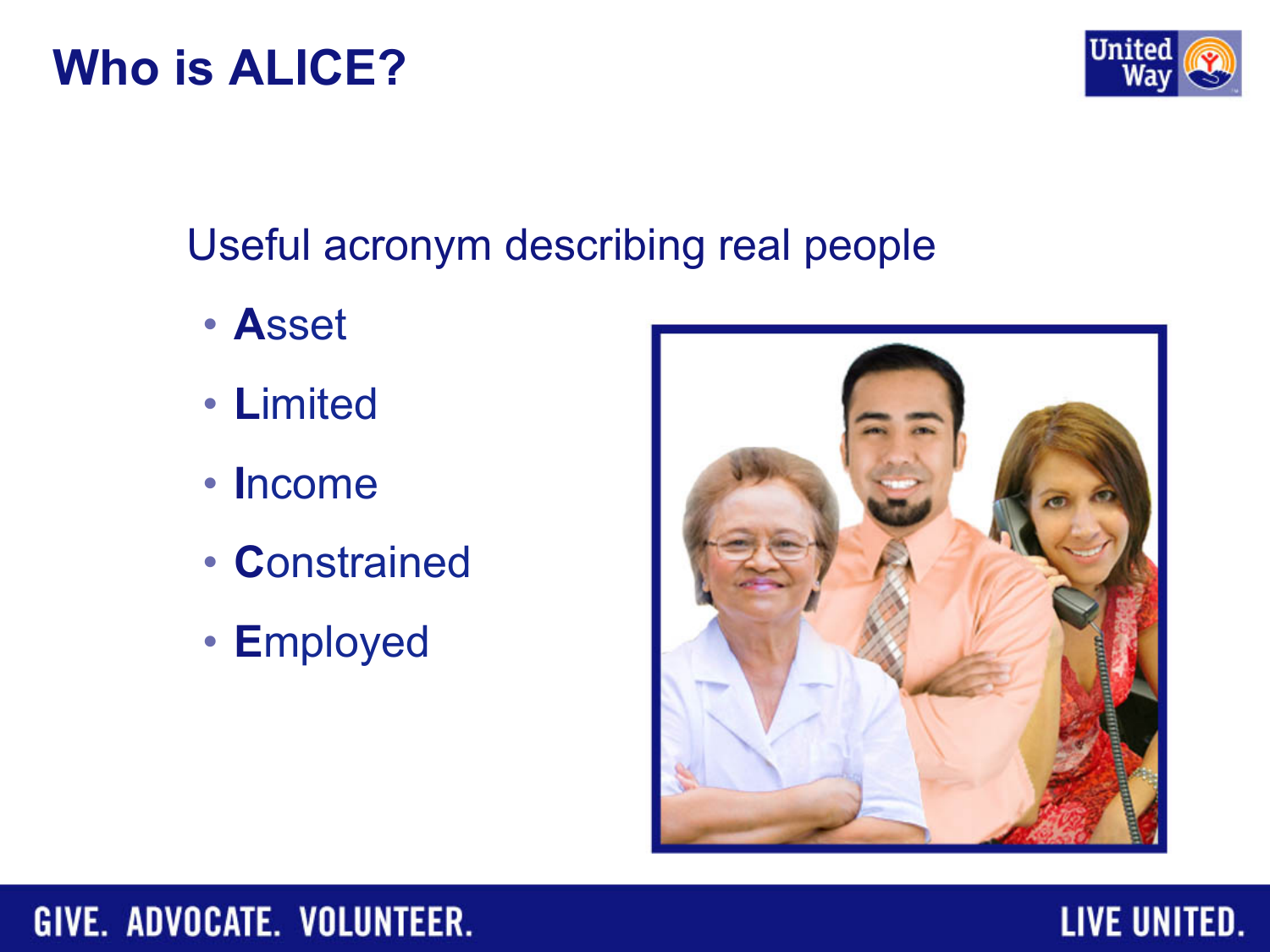



Provide up-to-date, factual data about an under-recognized population

Provide a standardized set of statistics for grant applications, reporting, inquiry responses, etc.

Determine issues of concern that need to be addressed within our communities

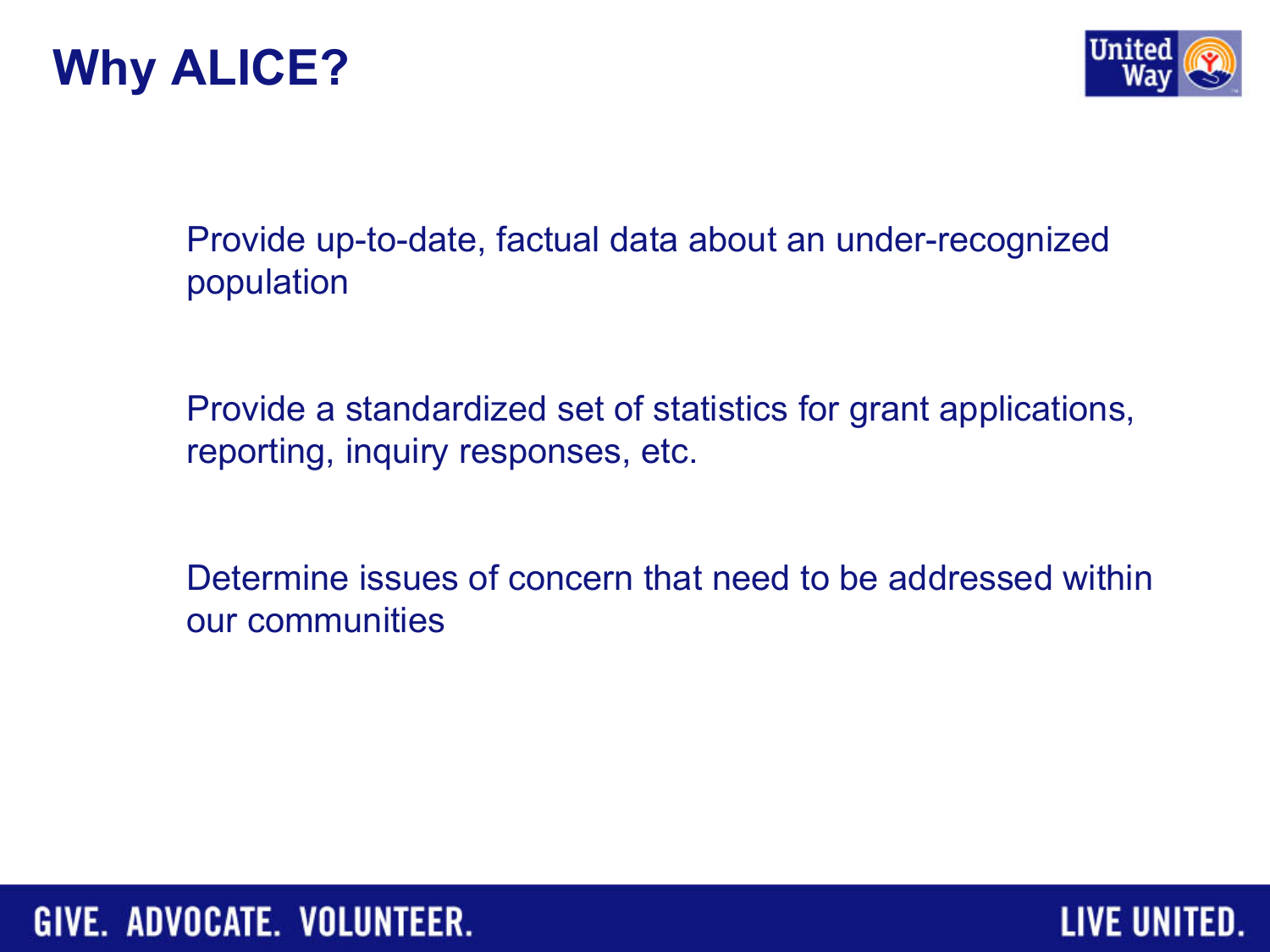# **Many ALICE stories**



- College students and recent grads working and tuition debt
- Young families struggling to pay for child care AND work
- Underemployed less than full-time work and no benefits
- Military travel and demanding job
- People with disabilities less income, more costs
- Family caregivers for people with disabilities and seniors
- Seniors loss of income, costs rise, health issues

#### **ALICE moves in and out over time!**

#### GIVE. ADVOCATE. VOLUNTEER.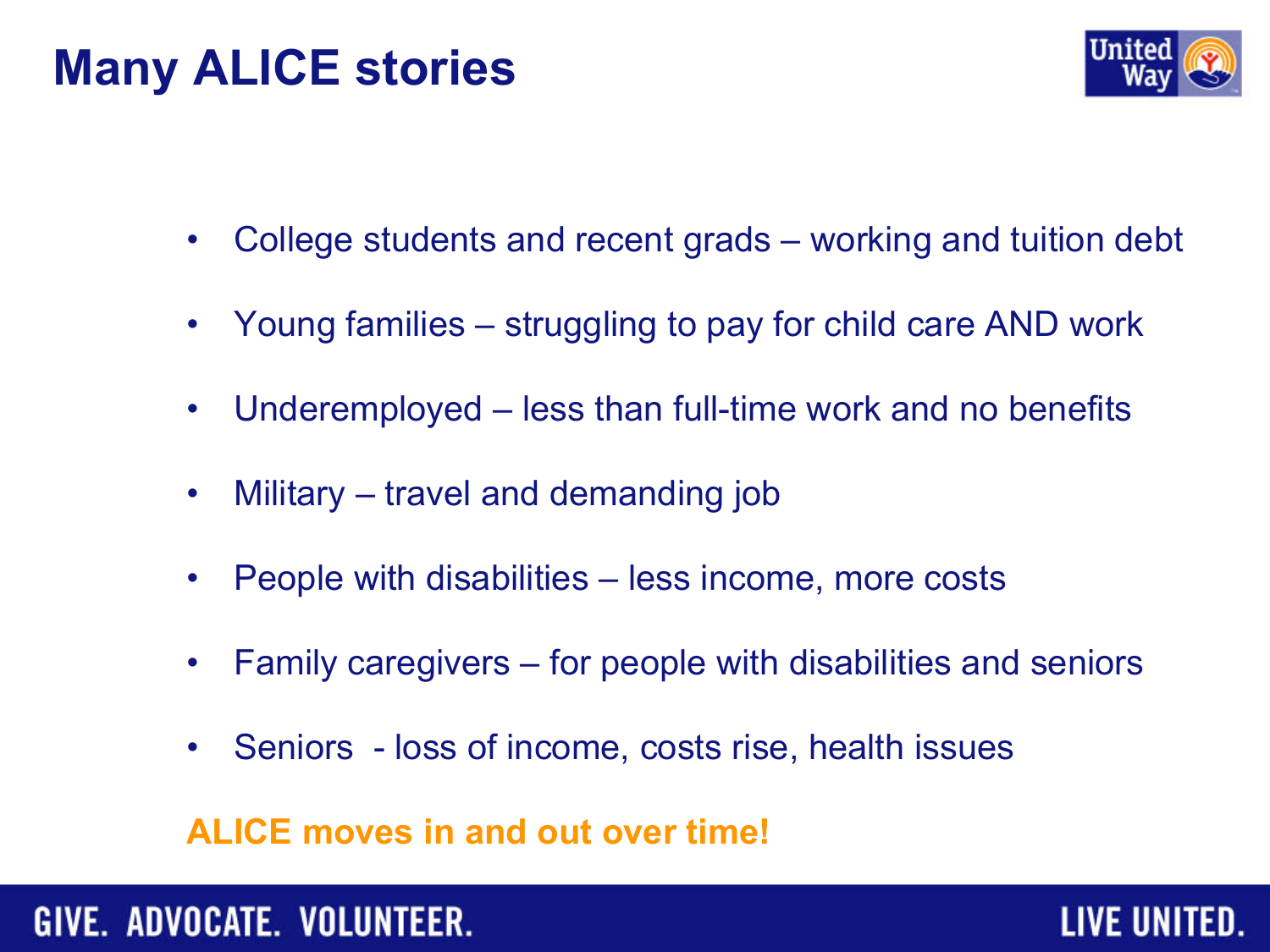



U.S. Census & American Community Survey data

- U.S. Bureau of Labor
- New Jersey Department of Labor and Workforce Development
- Poverty Benchmarks, Legal Services of NJ
- Monmouth Opinion polls
- News reports

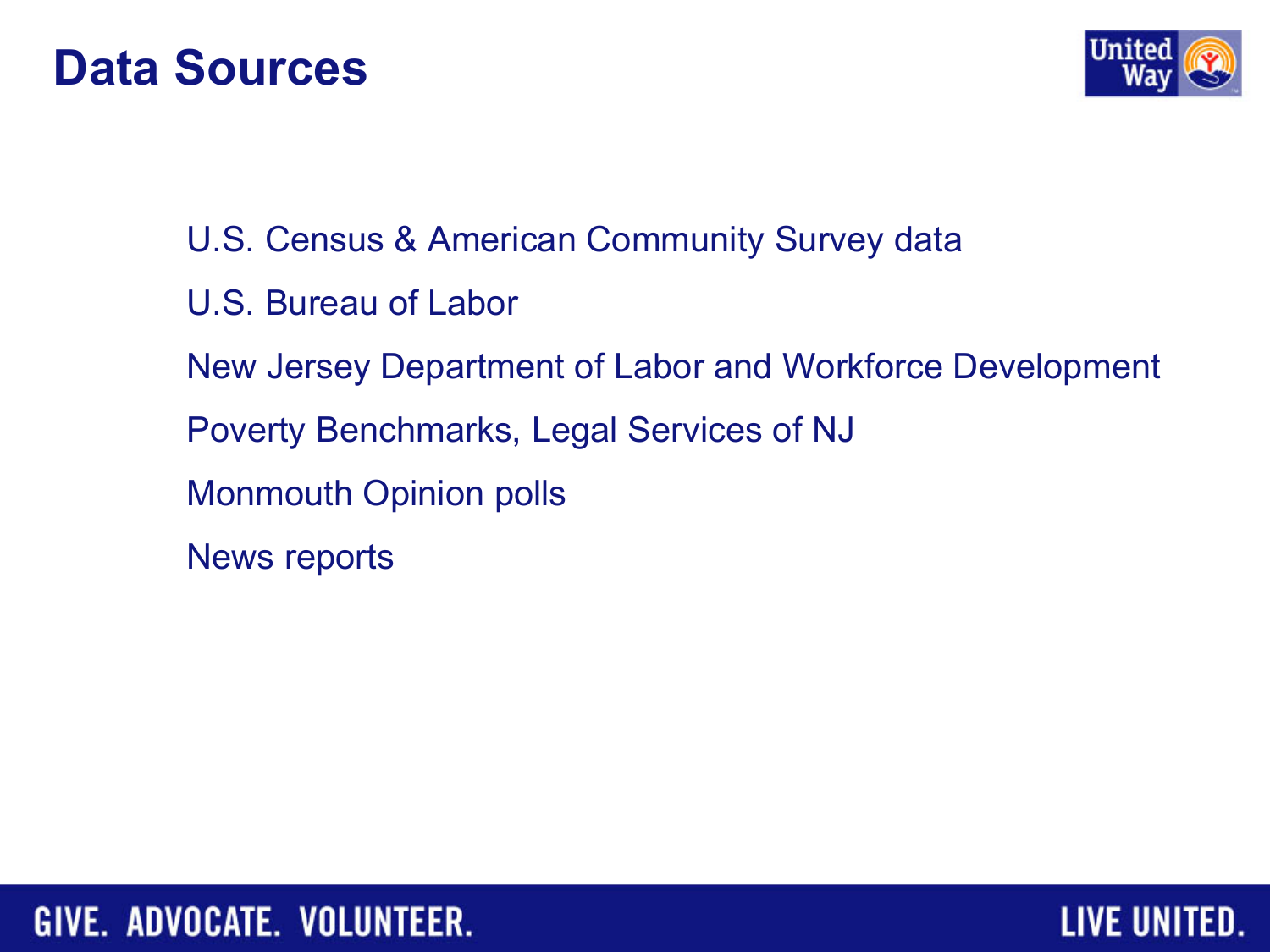# **The ALICE population in Passaic County**



Households with annual income between \$20,000 - \$50,000

Why these numbers?

- $\bullet$  \$20,000 = poverty level for family of 4
- $\bullet$  \$50,000 = minimum required for family of 4 to afford the basics of self-sufficiency (housing, childcare, food, transportation and healthcare)

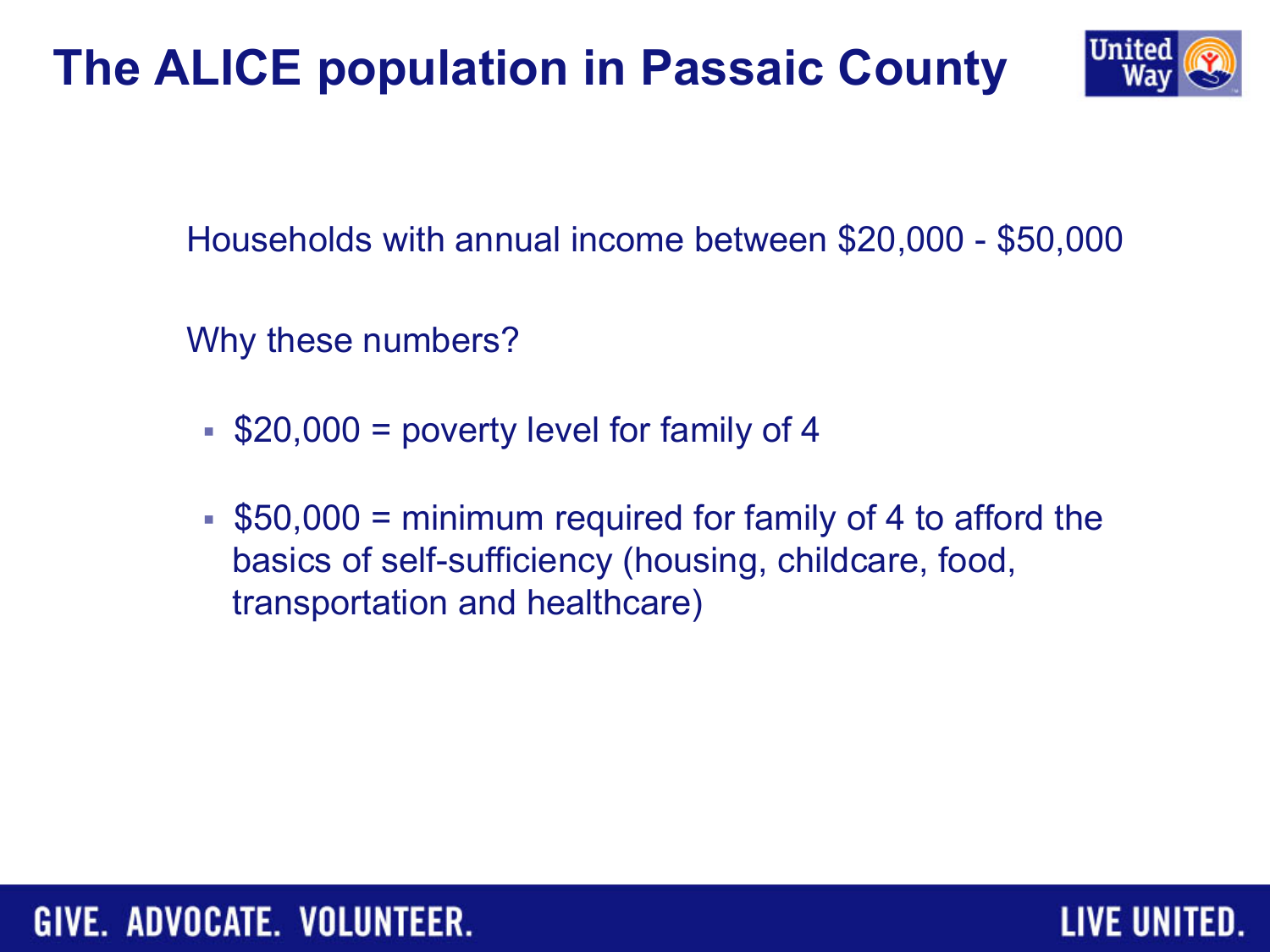### **Passaic County – Overview**



Population: 491,000

Households: 156,000

Medium household Income: \$57,000

Poverty Rate: 14%

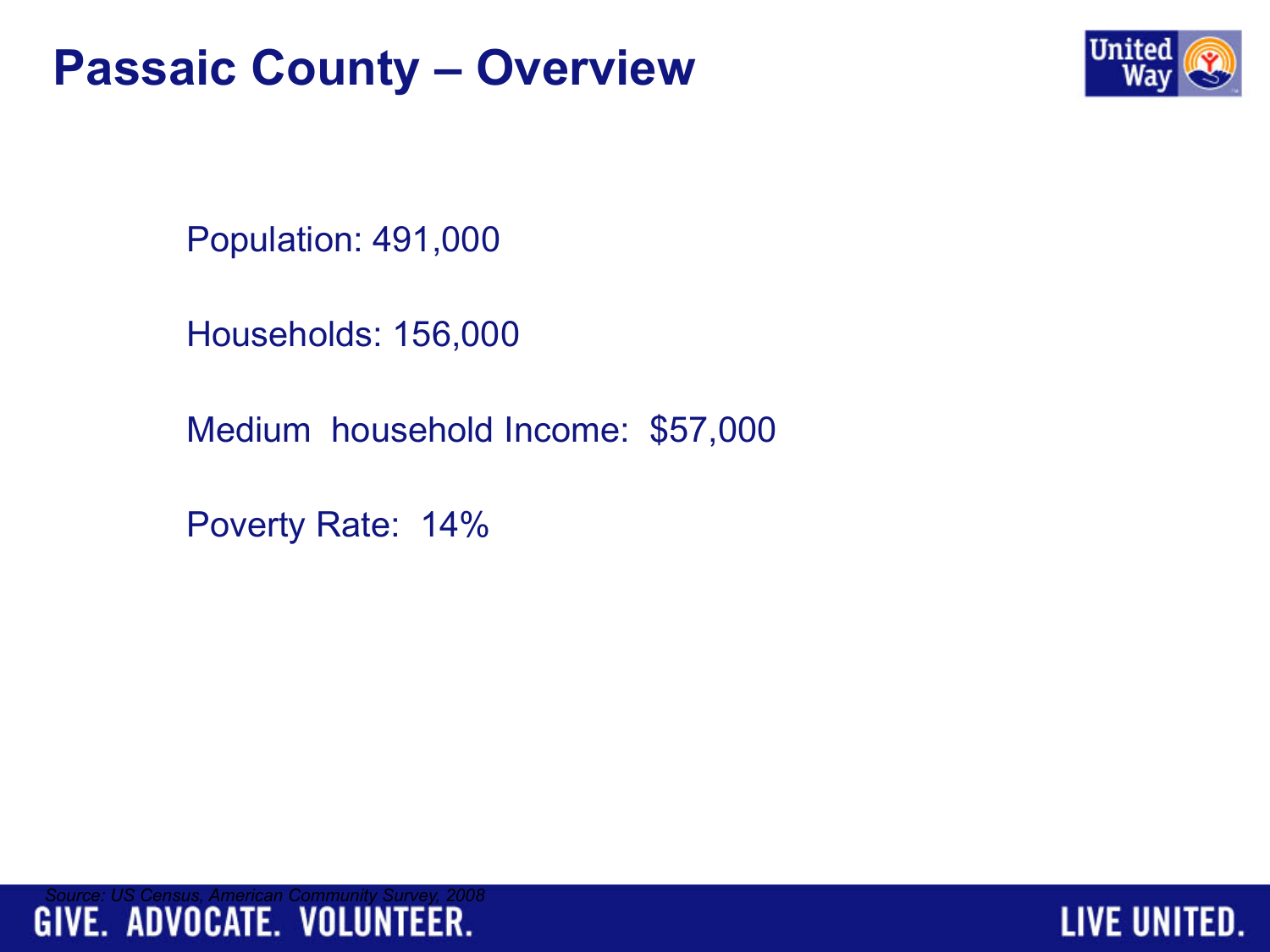# **Income is not distributed equally in Passaic County**





*Source: American Community Survey, 2008* 

#### GIVE. ADVOCATE. VOLUNTEER.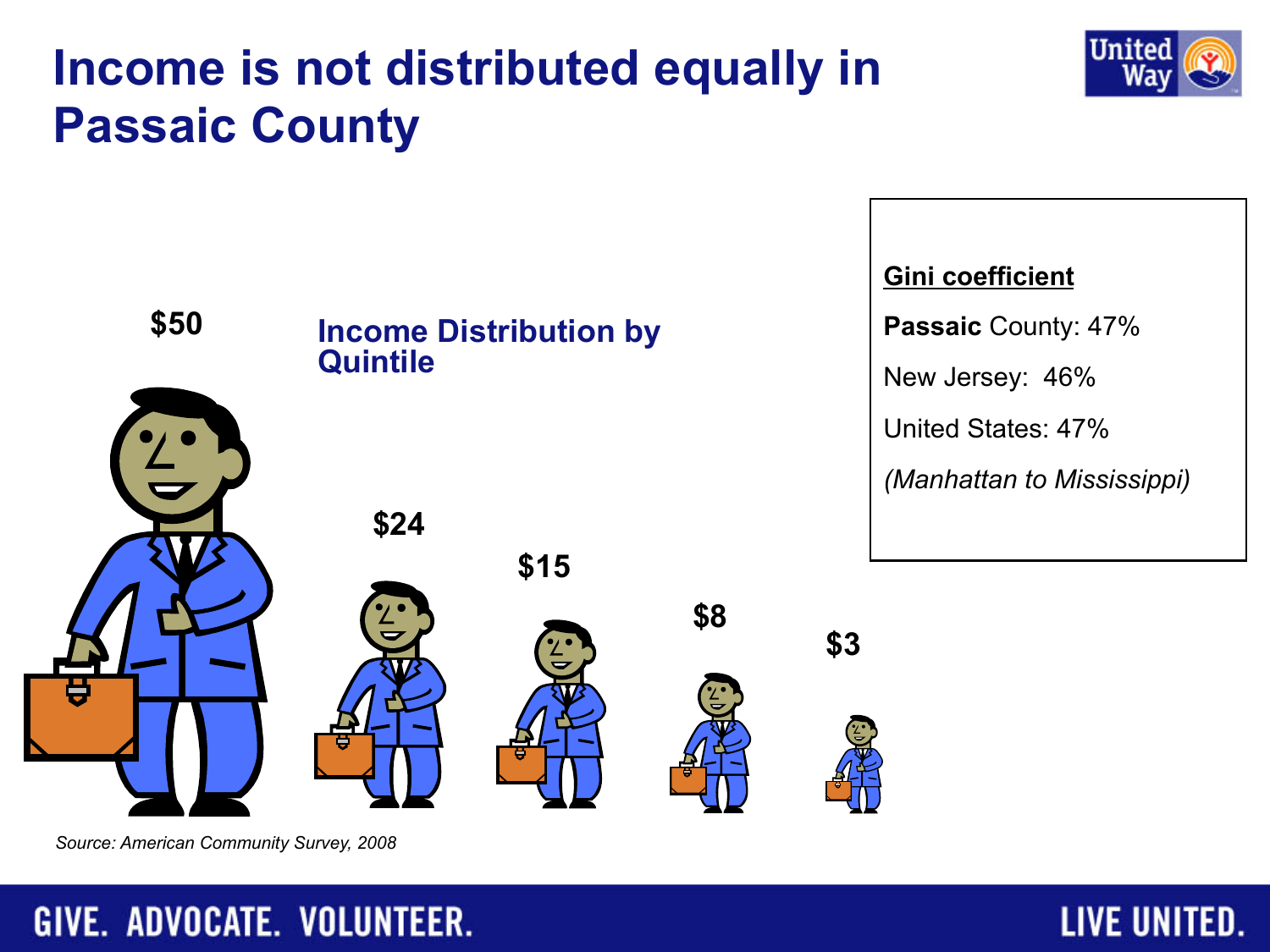# **ALICE population in Passaic County**





*Source: American Community Survey, 2008* 

#### GIVE. ADVOCATE. VOLUNTEER.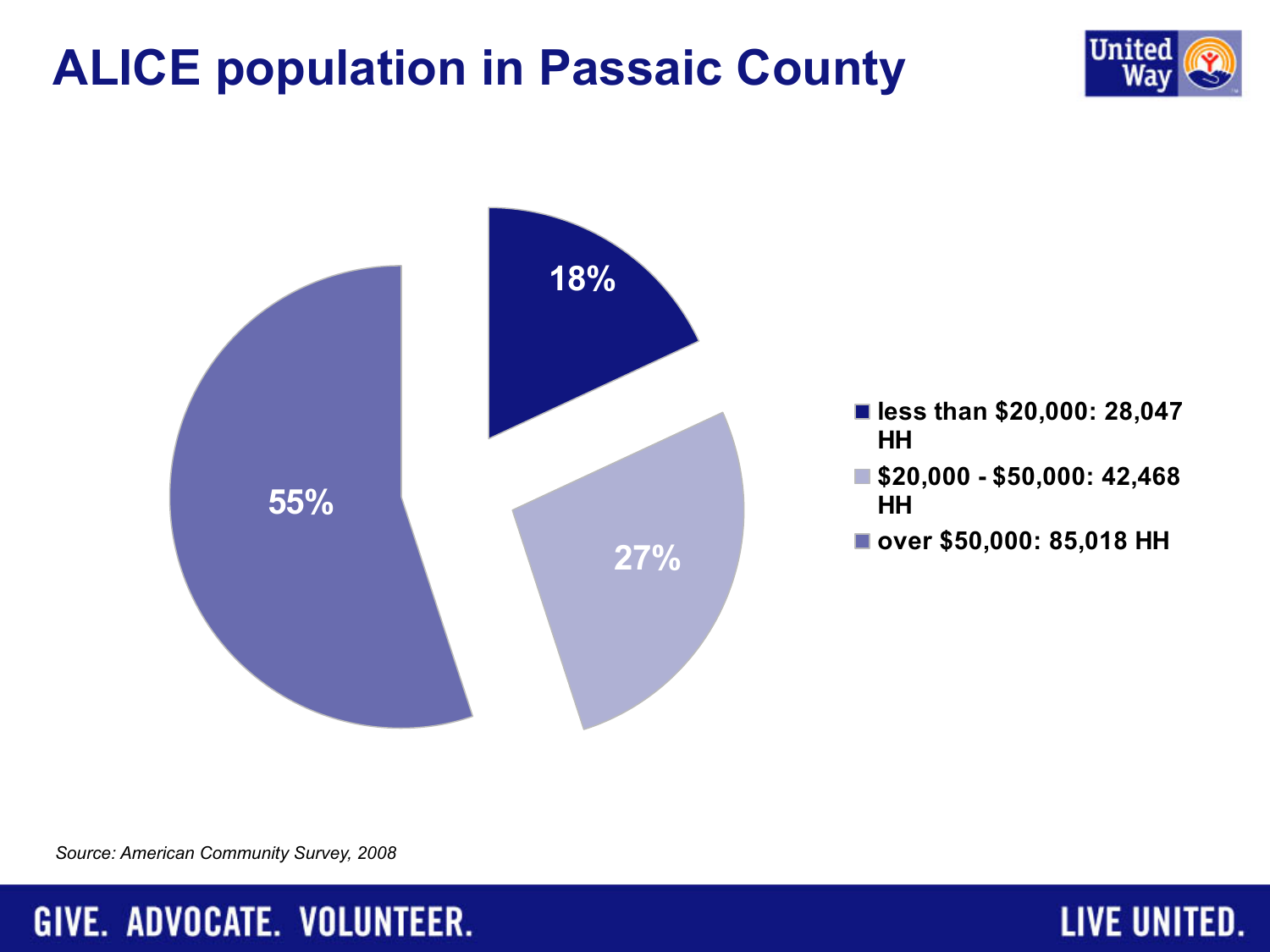### **Self-sufficiency budget, Passaic County:**  *Monthly Costs 2008*



**LIVE UNITED.** 

|                                                                    | <b>One Adult</b>              | 2 Adults + 2 pre-K                        |  |
|--------------------------------------------------------------------|-------------------------------|-------------------------------------------|--|
| Housing                                                            | \$1,108                       | \$1,141                                   |  |
| Child care                                                         | $\overline{0}$                | 1,528                                     |  |
| Food                                                               | 245                           | 704                                       |  |
| Transportation                                                     | 57                            | 114                                       |  |
| <b>Health care</b>                                                 | 133                           | 383                                       |  |
| <b>Miscellaneous</b>                                               | 145                           | 387                                       |  |
| Taxes (net)                                                        | 318                           | 552                                       |  |
| <b>TOTAL</b>                                                       | \$1,916                       | \$4,810                                   |  |
| <b>Self-sufficiency wage</b>                                       | \$10.89/hour<br>\$22,997/year | \$13.67/hour/adult<br>\$57,723 total/year |  |
| NOTE: No allowances are made for clothing, entertainment or travel |                               |                                           |  |

*Source: Self-Sufficiency Standard for Morris County, NJ, Poverty Research Institute, Legal Services of New Jersey, 2008*

### GIVE. ADVOCATE. VOLUNTEER.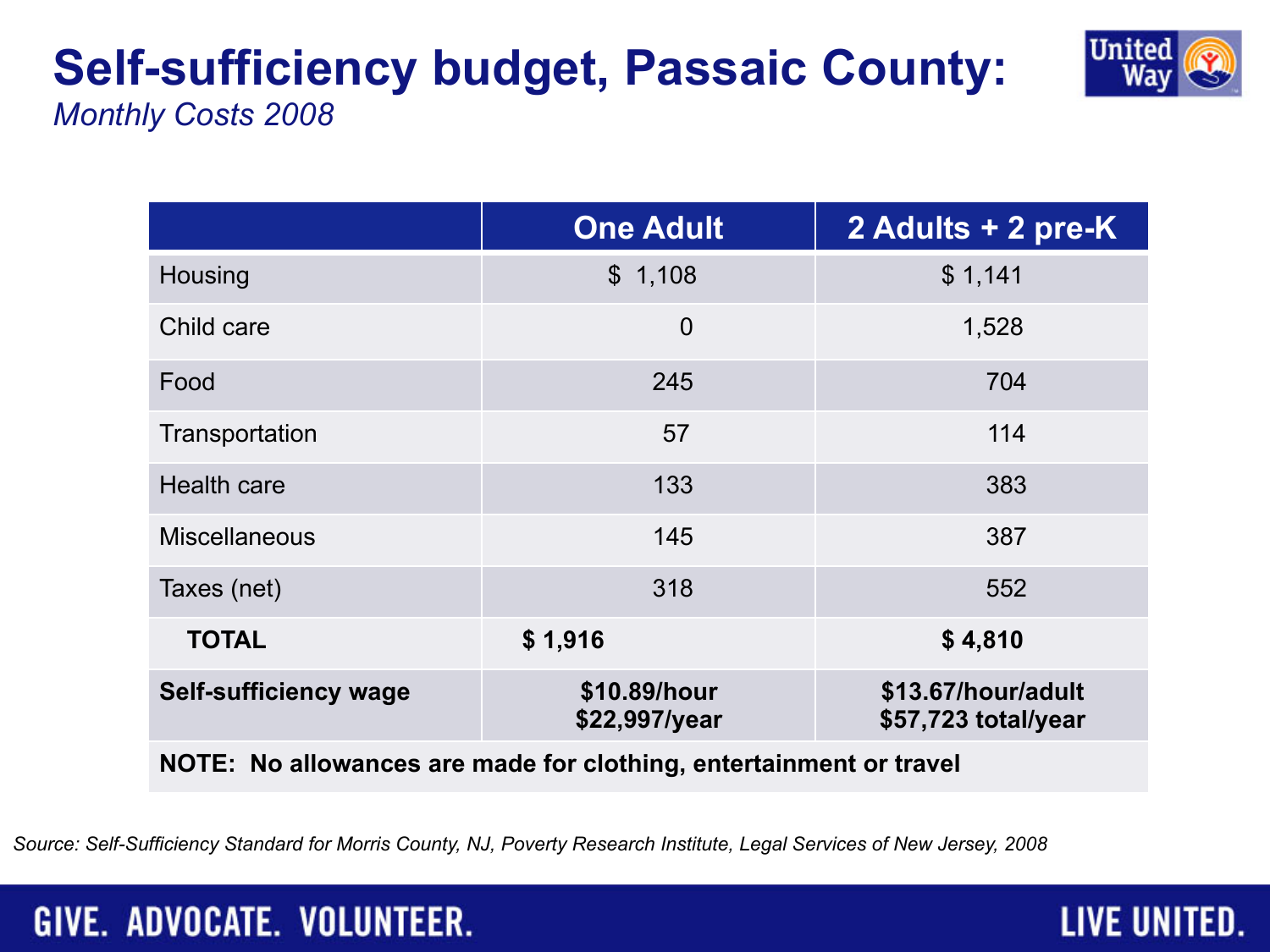### **Two Workforces for Passaic County, 2000**





*Source: Regional Economic Accounts, Bureau of Economic Analysis, U.S. Department of Commerce, 2004* 

#### GIVE. ADVOCATE. VOLUNTEER.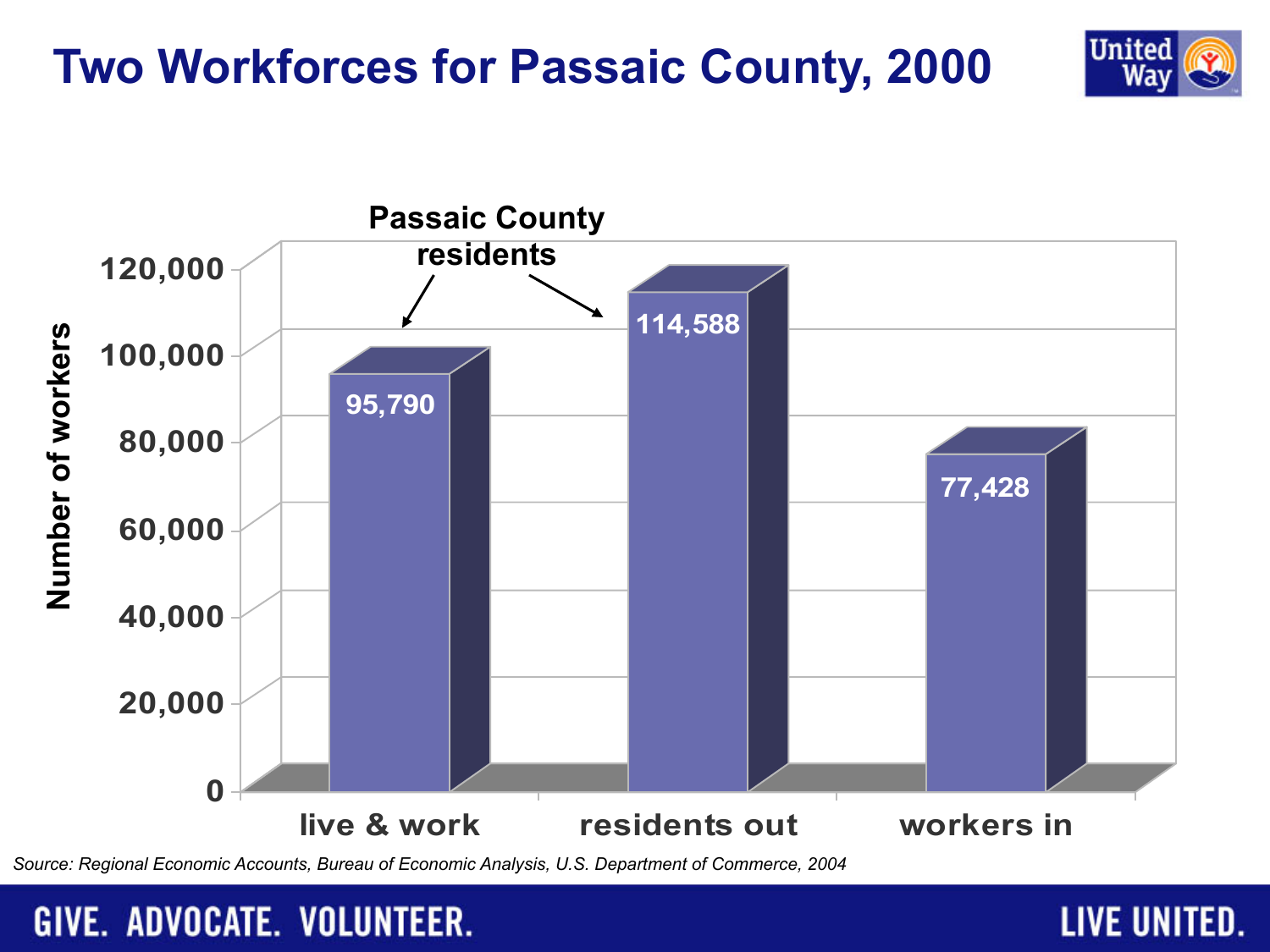### **Northern NJ - Commuter Patterns**



#### **Essex, Hunterdon, Morris, Passaic, Somerset, Sussex and Warren Counties**

7 counties are the economic engine of New Jersey: 1.1 million workers

Majority in every county commute – 70% go within the 7 counties

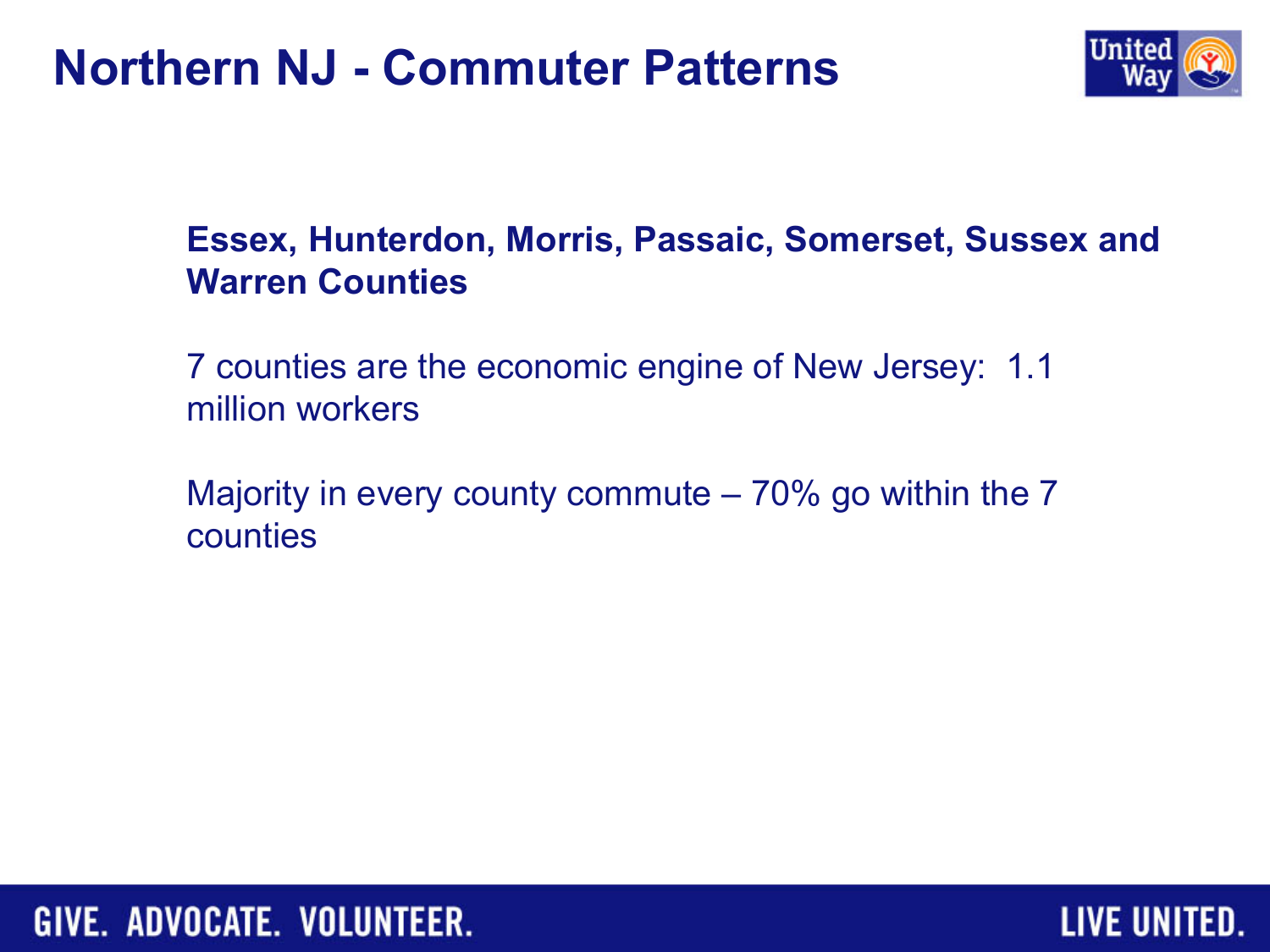# **More than 50% of jobs in New Jersey pay less than \$20/hour**



**workforce earnings per hour, 2007**

United

**LIVE UNITED.** 

*Source: NJ DLWD, Occupational Employment Statistics (OES) Wage, 2007* 

### GIVE. ADVOCATE. VOLUNTEER.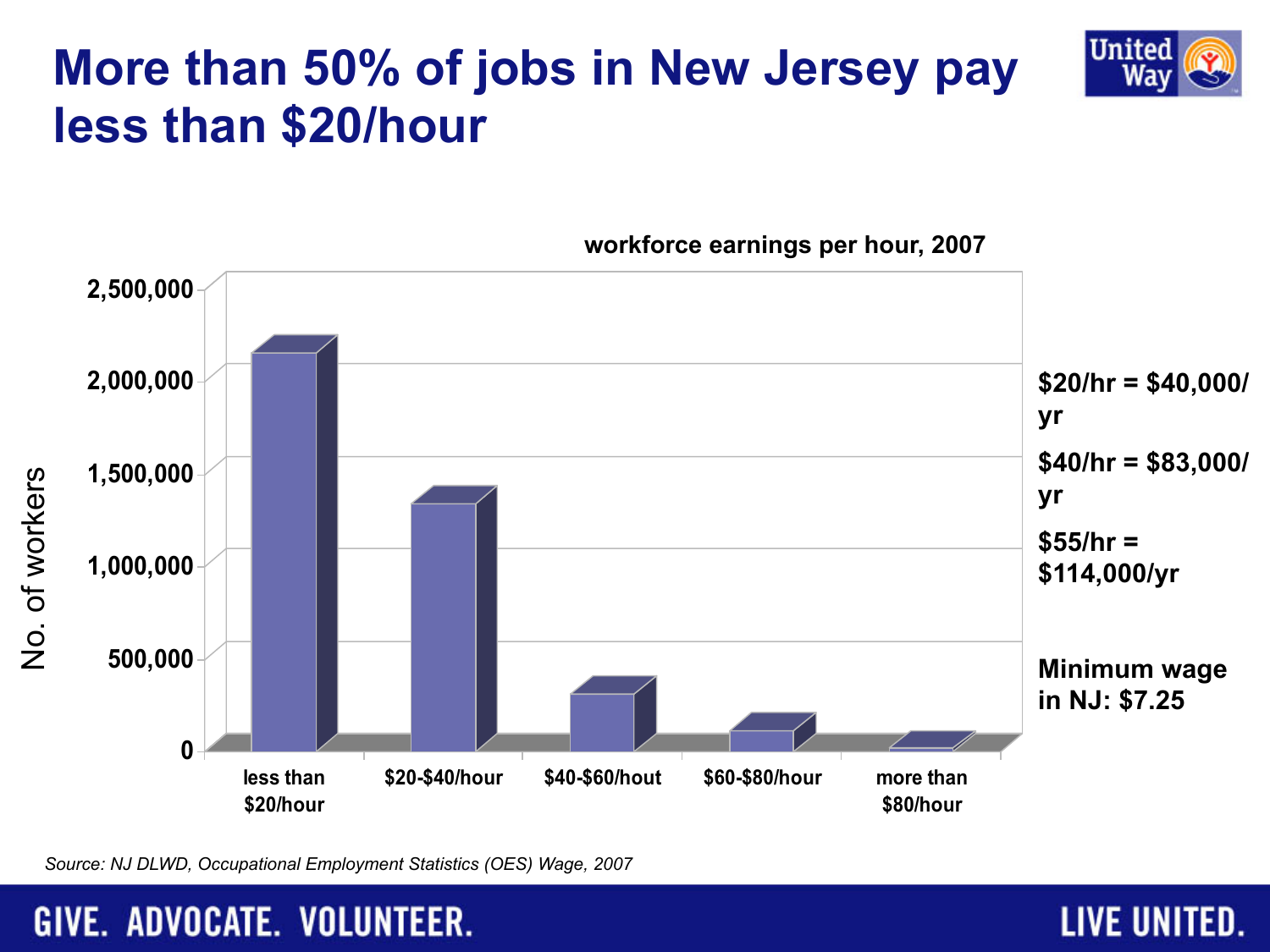# **Low-skilled jobs projected to grow by 79% in Passaic County**



*Source: NJ Dept of Labor and Workforce Development: Community Fact Book, 2010* 

### GIVE. ADVOCATE. VOLUNTEER.

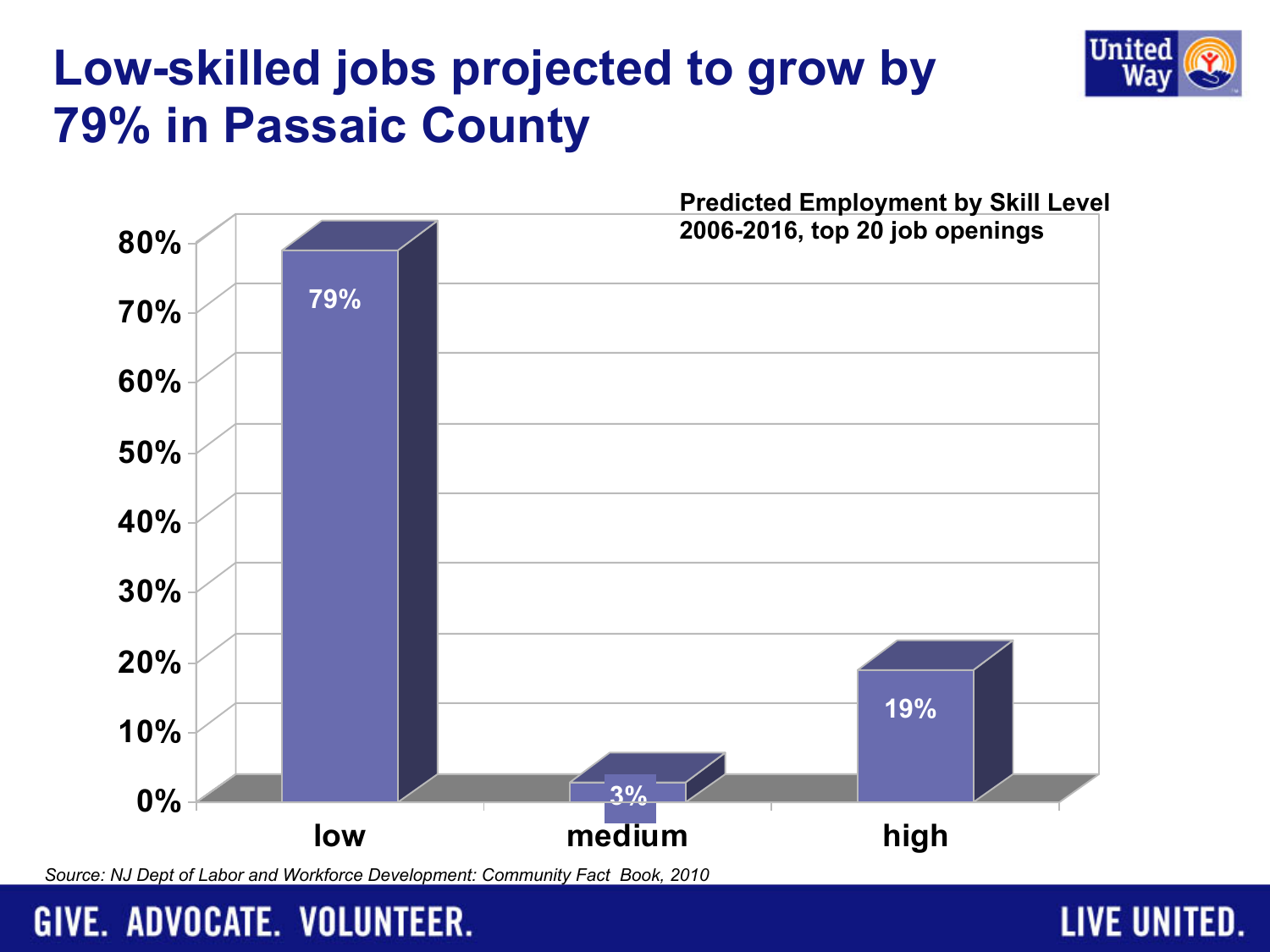# **Top ranked low-skilled occupations in Passaic County by job openings, 2006-16**



| <b>Occupations</b>           | <b>Annual Wage, 2006</b> |
|------------------------------|--------------------------|
| <b>Cashiers</b>              | \$20,050                 |
| <b>Retail sales</b>          | \$25,190                 |
| <b>Waiter and Waitress</b>   | \$22,380                 |
| Food preparers               | \$19,050                 |
| <b>Customer service</b>      | \$35,390                 |
| Laborers and freight         | \$23,670                 |
| Office clerks                | \$28,310                 |
| <b>Janitors and cleaners</b> | \$25,440                 |
| <b>Childcare worker</b>      | \$21,910                 |

*Services jobs – need to be there in person - No telecommuting* 

### **GIVE. ADVOCATE. VOLUNTEER.**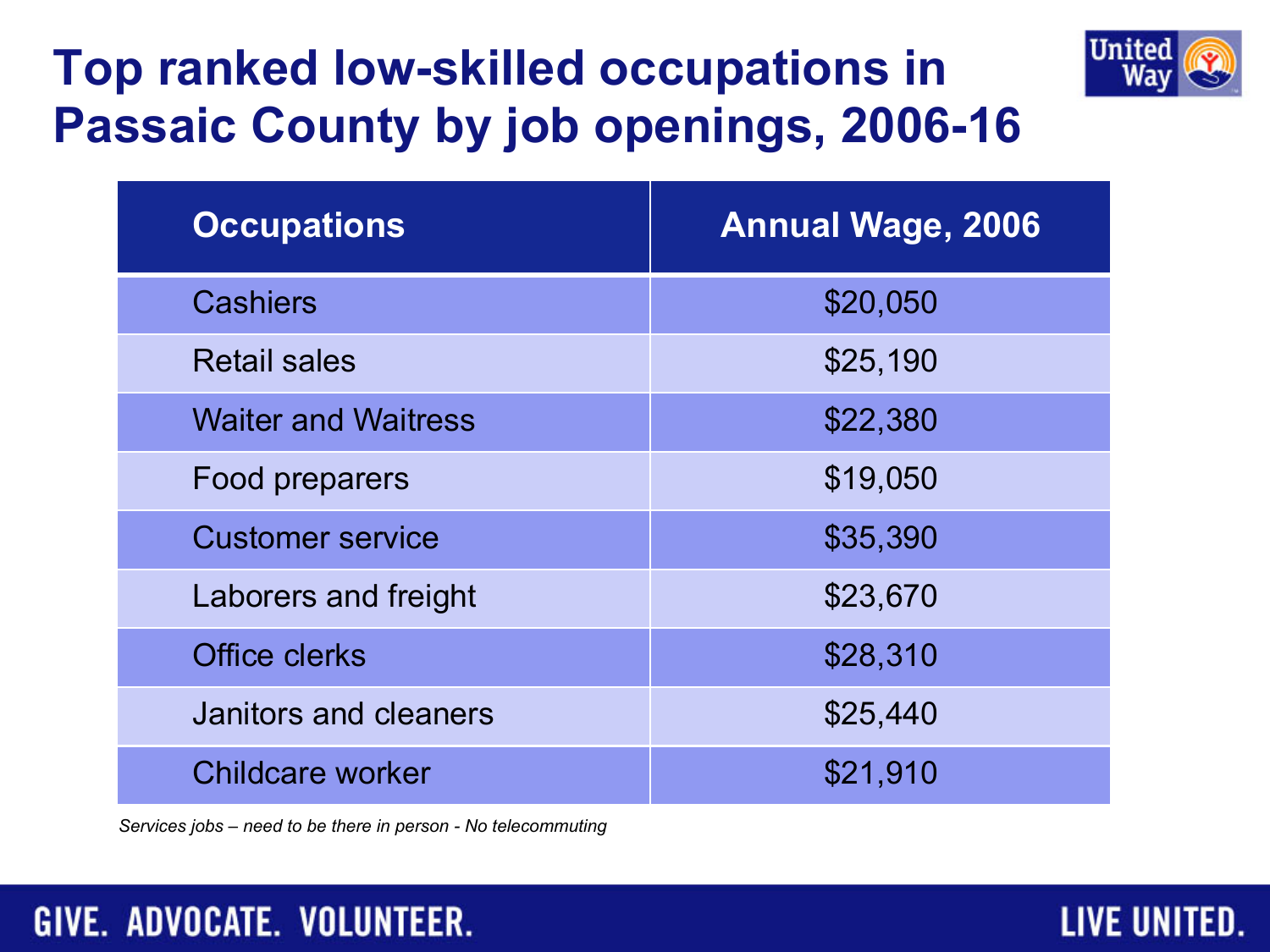# **Housing Costs in Northern NJ The largest increase in expenses**



The number of households paying more than 30% of their income on housing increased by **66%** in in the 7 counties from 1990 to 2008

In 2008, 46% of seniors who owned their own home paid more than 30% of their income on housing

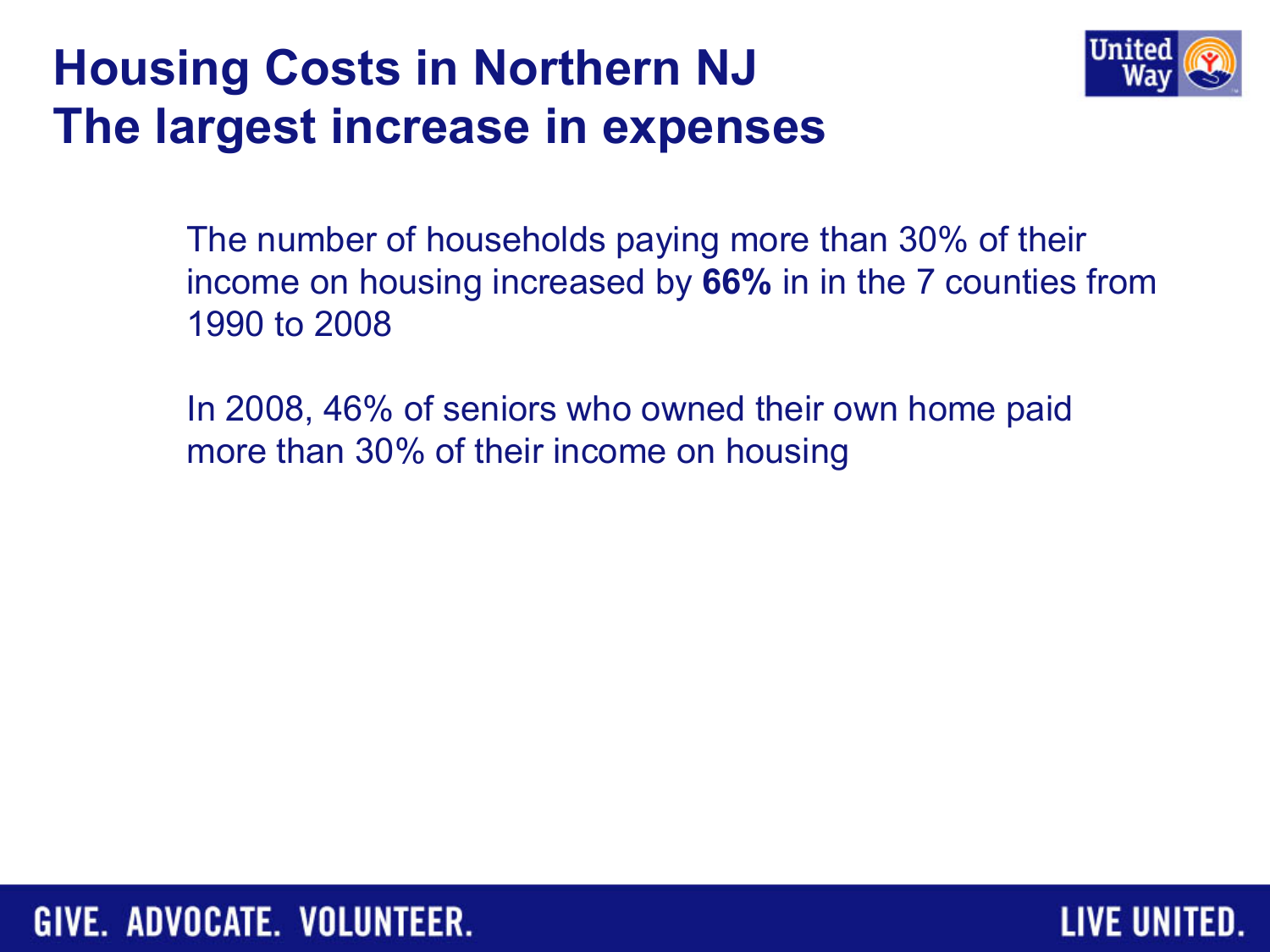# United

# **Housing is Not Affordable for 45% of HH in Passaic County**



### GIVE. ADVOCATE. VOLUNTEER.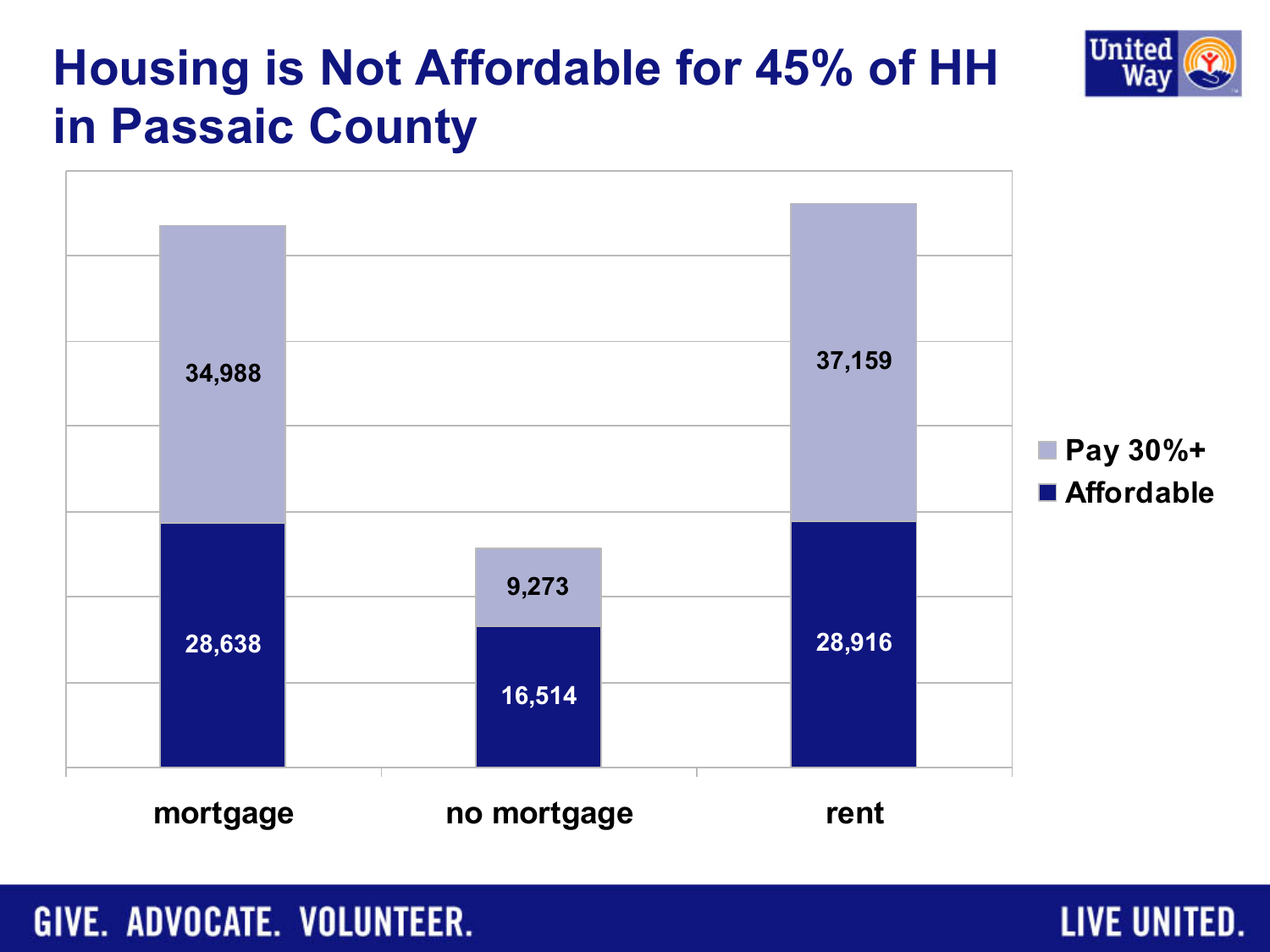# **ALICE Households Struggling in New Jersey**

*Monmouth University/New Jersey Monthly Poll – June 2007* 

### **Income is falling behind the cost of living**

- Below \$50,000: 72% feel they are falling behind
- \$50,000-100,000: 64% feel they are falling behind

### **Two incomes are necessary to meet monthly living expenses (67%)**

#### **No savings for emergencies**

- Below \$50,000: 69% do not have enough savings for 6 months
- \$50,000-100,000: 59% do not have enough for 6 months



LIVE UNITED.

#### **GIVE. ADVOCATE. VOLUNTEER.**

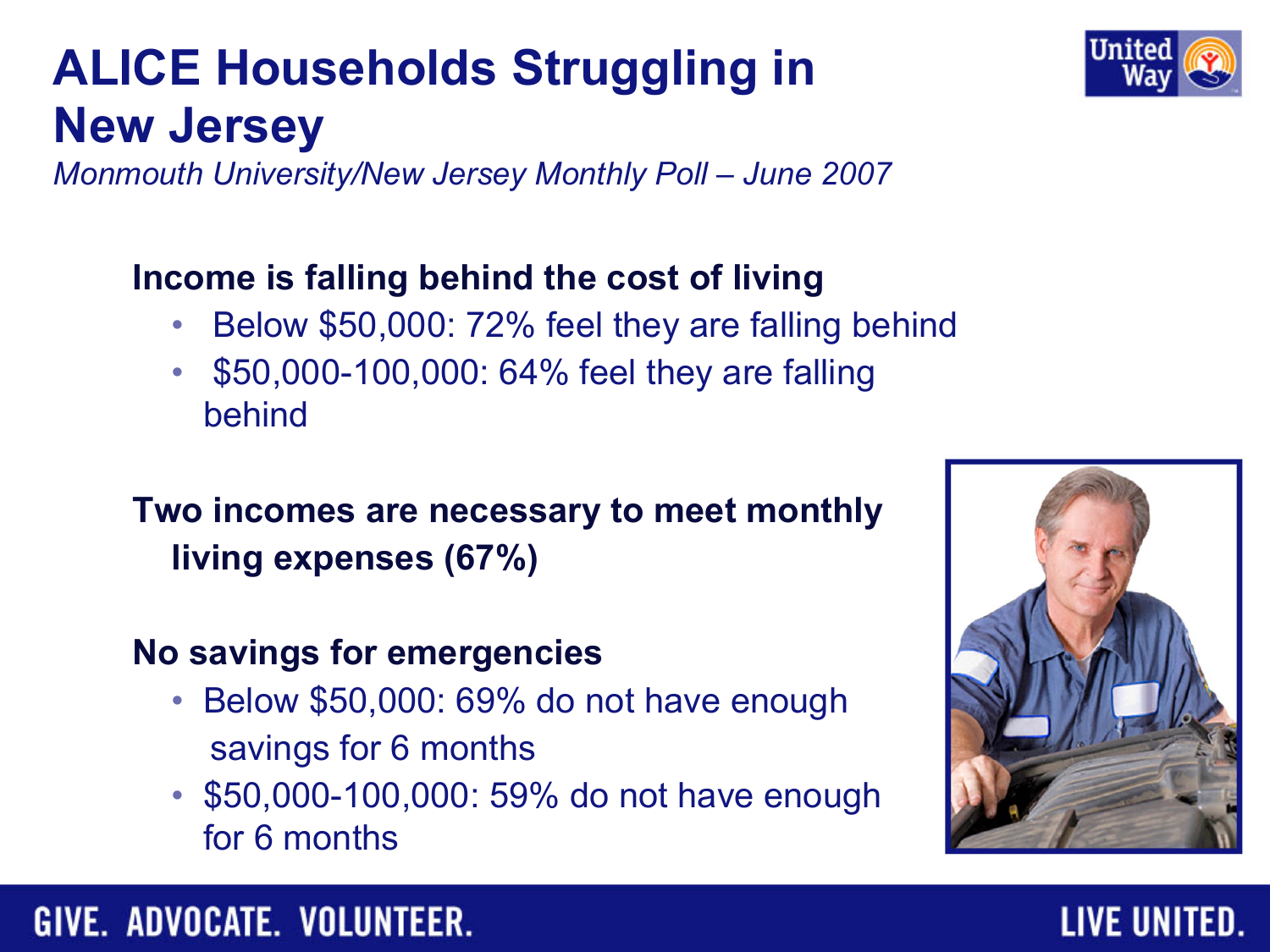# **ALICE households make Tough Choices**



ALICE does not plan to have a crisis

With little or no savings, does not have means to overcome:

- Car breakdown
- Medical emergency personal or family
- House repair

Need for Temporary Assistance